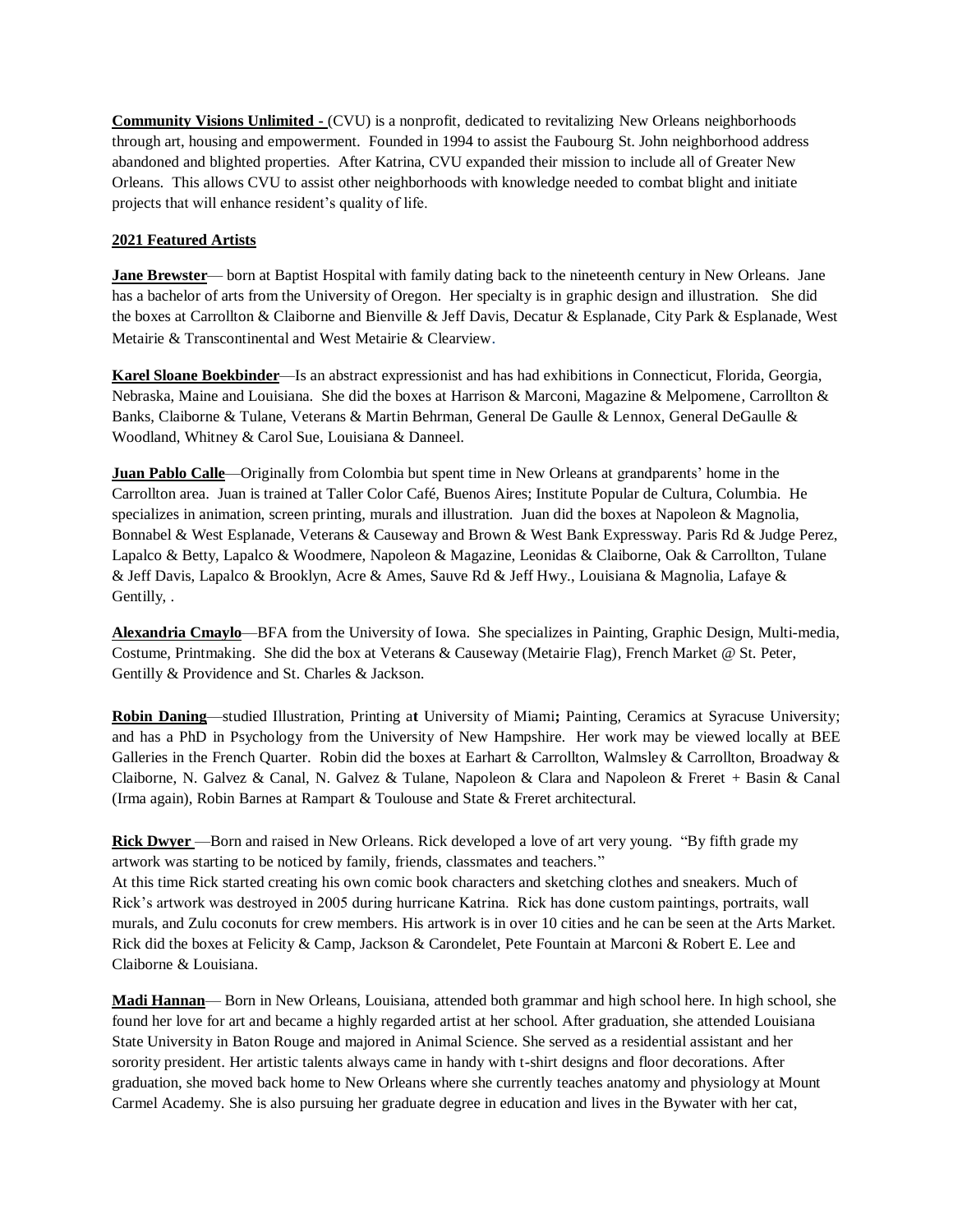Meaux, and her family of fish. Madi did the boxes at Canal & Burgundy, St. Peter @ River, Decatur @ River, Wall & Mt. Laurel, Wall & Harvey, West Esplanade @ EJGH, Kawanne & Clearview, Metairie Road & Bonnabel, St. Bernard/Gentilly/Desaix, Gentilly & Press.

**Jen Hannon** — received Bachelors of Fine Arts in Art Education in 2005Bowling Green State University in Ohio. Her focus was in two-dimensional studies that lead to an entire year working in Encaustic art. After spending tenyears serving in the US Coast Guard, I returned to New Orleans in 2018. She then entered into the reserve component of the USCG and started a family. After the birth of her son, creativity kicked back into high gear and have been working on large paintings and murals depicting all things New Orleans, including a large mural in his room. Jen created graphic at Girod & Rampart.

**Linda LeBoeuf**— Studied at Traphagen School New York City, the DuCret School of Art New Jersey and Watkins School of Art Nashville Tennessee. She bought a home in Gentilly and moved to New Orleans permanently in 2009. Linda did the boxes at Leon C. Simon & Waldo, Claiborne & Basin, N. Villere & Basin, Perdido & Rampart, Dumaine & N. Miro, Orleans & Miro, Orleans & Galvez, St. Bernard & Galvez, St. Roch & St. Claude, General Meyer & Holiday, MacArthur & Holiday, Loyola & Tulane, Loyola & Gravier, Paris & Mirabeau, Veterans & Clearview, Causeway &  $6<sup>th</sup>$  and Elysian Fields & Royal. Jeff Davis & Banks, East Solidelle Road & Paris, Paris & St. Bernard, Norman Mayer & Gentilly Blvd, Gentilly Blvd & Dillard, Magazine & Washington, Sophie Wright & Magazine, West Esplanade & Severn, Camp & Race, Claiborne & St. Claude, Stumpf & Whitney, Basin & N. Villere, Esplanade & Rampart (Jon Cleary), Leon C Simon @ shopping center (lighthouse), Louisiana & Baronne, Carondelet & Louisiana, Railroad @ St. Peter, Magazine & Louisiana, Leon C Simon & St. Anthony, Frenchman & Gentilly.

**Jennifer Lindsley**—Received a teaching certificate from North Carolina Central University. She holds a Bachelor of Arts degree in Design Technology from University of Northern Colorado, Greeley, CO; Accelerated Fine Arts European studies abroad through Nicholls State University. Teacher certification: North Carolina Central University (post Katrina). Jennifer did the boxes at Harrison & Wisner, City Park & Carrollton, Carrollton & Ulloa, Elysian Fields & Leon C. Simon, Canal & Claiborne, Tulane & S. Villere, Elysian Fields & Prentiss, Robert E. Lee & Elysian Fields, MacArthur & Holiday, Filmore & Paris, Veterans **&** Elmeer, Loyola & Perdido and Filmore & St. Anthony, Desaix & Wisner (hummingbirds).

**Max MacKendrick**— Max's overall vision is to take advantage of contrasts. "Art should be compelling, but not confusing. I try to join what is natural with the complex, introducing a light-hearted way to accept what is new, challenging, or just different." Max did the box at Jefferson & Magazine Street and lives in the neighborhood.

**Rebecca Madura** —A contemporary painter who lives and works in New Orleans. She studied studio art at Newcomb College and the University of Texas at Austin where she earned a BA in Fine Art, and a BA in French. She holds a Certificate in Non-Profit Management from UT. She retired from nearly 30 years of full-time teaching. She is currently pursuing a MLA degree at Tulane. In addition to creating and showing her paintings, she teaches middle school art at Lycée Français, and is the art teacher at NOMA for the adult studio programs. She serves on the Board of Directors for YAYA, Inc. and is also a guest artist and instructor at YAYA. She is on the Board of New Orleans Green Light, where she also creates original artwork on rain barrels for their home rainwater impact program. She painted the box at Julia & Tchoupitoulas and Prytania & Napoleon, St. Charles & Louisiana.

**Heather Mattingly**—is a New Orleans native, a painter and mixed media artist. For years she has composed found objects into sculptures using salvaged wood and junk metal collected from the streets. Heather did the boxes at Carrollton & Canal and Tulane & Carrollton, West Esplanade & Oaklawn, Aurora & Veterans, St. Anthony & Mirabeau, Navarre & Canal, O'Keefe & Julia, O'Keefe & Girod and Louisiana & Freret.